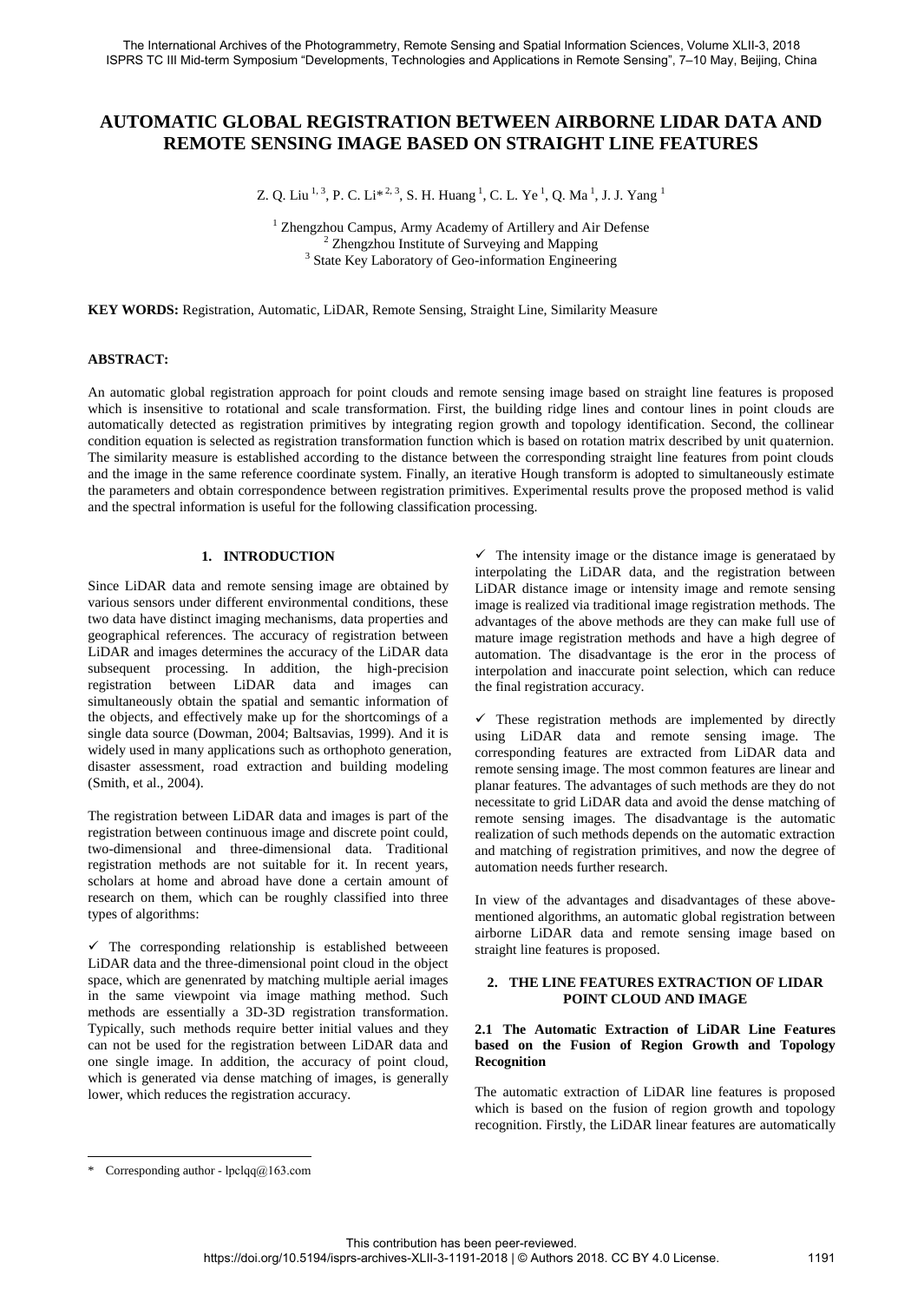detected as registration primitives by integrating region growth and topology identification. The point clouds of building area are automatically detected by combining the height threshold and normal line. The point clouds belonging to distinct buildings are separated via the euclidean clustering and the roof point cloud is partitioned by regional growth. The building ridge lines are automatically detected by combining Alpha Shaple and RANSAC algorithm, and refined processed by micro-element feature method. According to the topological relationship between the roof spaces, the public cross-line features of the building are analysised in order to obtain the building contour lines.

**2.1.1 The Detection of Point Cloud in Building Roof:** In order to detect the point cloud in the roof, the point cloud of the building area need to be extracted firstly. The DEM is obtained via filtering, and the nDSM is gained by subtracting the DEM from the DSM. The nDSM includes buildings, trees, low shrubs, vehicles and other objects, and the topological relations of plane position between some buildings, buildings and trees may be adjacent, so the extraction of building point cloud may be difficult. Firstly, the height threshold (e.g. 3 meters) is applied to nDSM, and non-ground points such as low vehicles and shrubs are filtered out. The remaining laser footpoints are mainly in the area of building and high vegetation. According to the local spatial distribution of footpoints, most vegetation footpoints can be eliminated effectively and the point cloud of building can be obtained.

After obtaining the point cloud data in the building area, the Euclidean distance clustering method is used to divide the point cloud data of different buildings. The clustering refers to the process of dividing a set of objects into multiple subsets composed of similar objects. The common classification statistics include distance and similarity measure. Through the Euclidean distance clustering segmentation method, the three dimensional point cloud data in different regions can be divided into smaller parts, thus greatly reducing the overall processing time.

The point cloud on the roof of the building is deteted based on regional growth. Firstly, the curvature values of all feet are calculated, and all feet are sorted according to the curvature values. Since the feet with minimum curvature values are located in flat areas, the region growing algorithm selects the foot points with minimum curvature values to grow.

**2.1.2 The Extraction of the Straight Lines on the Roof of the Building:** Since the shape of the roof is complicated, more flexible and practical method is selected for the plane contour extraction of building roof in the lack of prior knowledge. The Alpha Shape algorithm is adopted because it has the ability to effectively extract the edges of the discrete point set. The principle is shown in figure 1 (Wei, et al., 2004). When the Alpha Shape is used to deal with the plane area, the threedimensional discrete point cloud needs to be projected to its two-dimensional plane to facilitate the subsequent processing.

The extracted roof contour usually consists of several straight lines. For any straight line, other straight lines are believed to be noise. The RANSAC algorithm is used to detect the roof contour of the building.

When the spatial resolution of point cloud is low, the building contour does not fall on the roof edge, so the extracted contour is not strictly in the actual edges of the building. In order to improve the extraction precision of the contour, micro-element feature method are used to refined process the contour (Liang, et al., 2014), and the principle of the method is shown in Figure 2. When the absolute value of the scan angle is larger than the threshold, the laser pulse hit the wall of the building and forms the point cloud. The roof contour of the building and its projection on the ground can be composed of vertical surface. The element features mean the micro variable of vertical surface at this characteristic. When the number of footpoint within the element features satisfies the threshold, the wall facade can be fitted according to the least square adjustment, and then the outline of the roof contour is refined based on the horizontal position of the wall facade.

When the number of point cloud data on the wall facede is few, it is impossible to use the micro feature to process the contour accurately. In subsequent registration process, the unrefinely processed contours are weighted by smaller weights.

**2.1.3 The extractin of the ridge line on the building:** The extraction of the ridge line is based on the topological relations between every planes of the roof. Firstly, the adjacency relationships between the roofs should be detertemind, and the theoretical basis is the distance between a plane boundary and the rest of the plane boundaries. The method is as follows:

Step 1: Any plane  $P_i$  should be chosen and the middle point of each contour in this plane can be calculated.

Step 2: Another plane  $P_j$  ( $j \neq i$ ) is selected, and the distances are calculated between the center point of each contour and all the footpoint in the plane.

Step 3: If any distance satisfies the threshold (less than the three times of average point cloud spacing), then the plane  $P_j$  is judged as the adjacency surface of  $P_i$  and marked.

Step 4: The plane  $P_j$  is traversed and judegd by step 2 to step 3. Step 5: The plane  $P_i$  is traversed and its adjacent surface is judged by step 1 to step 4.

After obtaining the judgment of the topological relations between each plane, the extraction of the ridge line can be realized by calculating the intersection line between the adjacent surfaces.



Figure 1. The priciple of Alpha Shape algorithm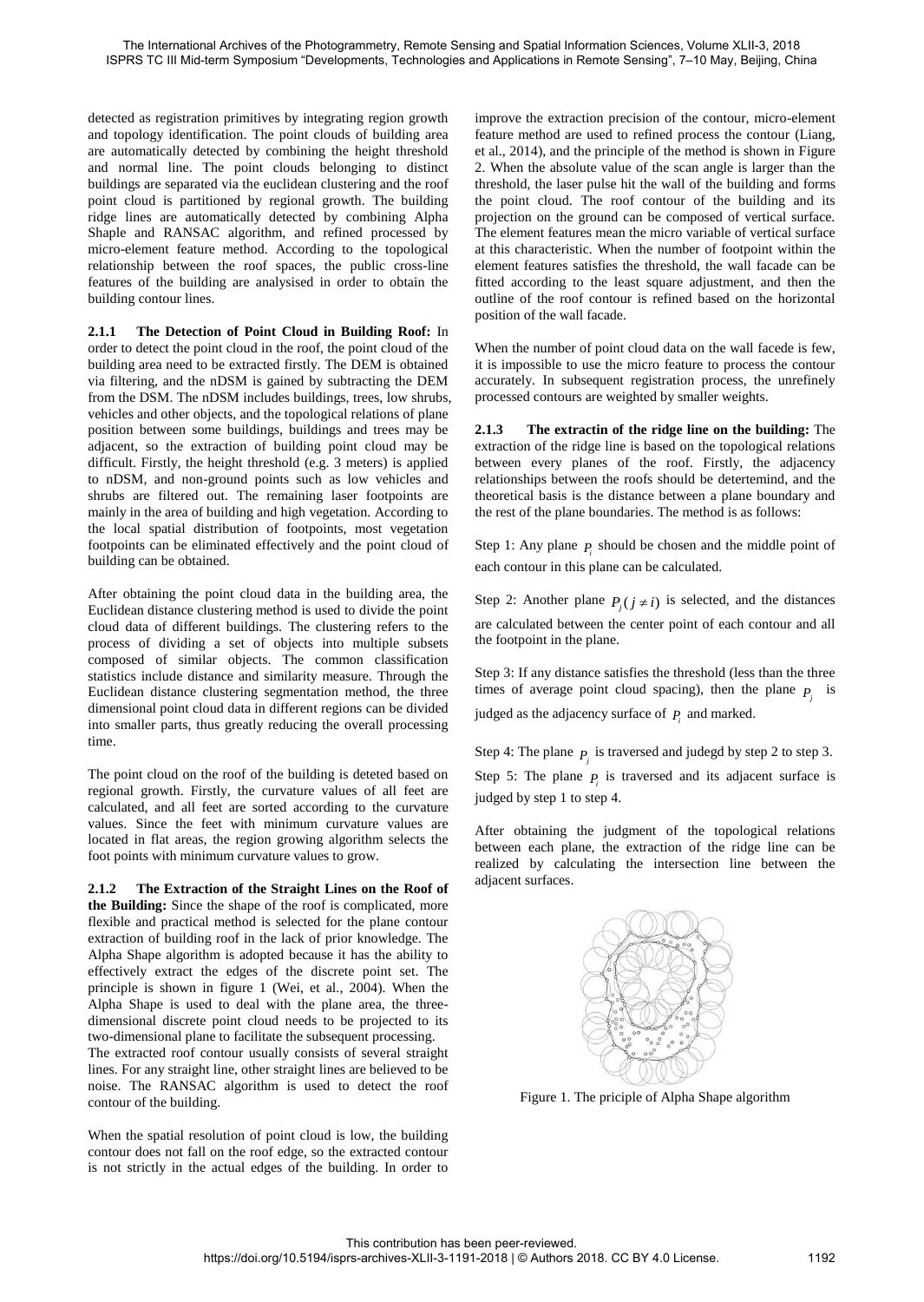

Figure 2. The refined process of contour in the building based on the micro features

## **2.2 The Automatic extraction of straight line features of remote sensing image**

The method is uesd to extract the straight lines of image (Zhiqing, 2012). Firstly, the edges are detected by Canny operator and the edges are connected based on the edge tracking. In order to facilitate the follow-up registration, it is necessary to select and optimize the extracted straight line features according to the length, direction and distance of the line segment.

The particular cases are as follows:

(1) The straight lines are parallel. If multiple straight line features are approximately parallel, and the distance between these lines is very short, then multiple parallel lines are combined. As shown in Figure 3 (a), AB and CD are combined into A'B'.

(2) The straight lines are overlapped. If multiple straight linear features are overlapped, only the longest straight line is reserved. As shown in Figure 3 (b), among the overlapped AB, CD and EF, AB is only reserved.

(3) The straight lines are fracture. If one straight line is divided into several small segments, the longest straight line segment is reserved. As shown in Figure 3 (c), among the broken AB, CD and EF, AB is only reserved.



# **3. THE SIMILARITY MEASURE UNDER THE CONSTRAINT OF THE REGISTRATION**

# **TRANSFORMATION FUNCTION**

#### **3.1 The collinear condition equation based on the rotation matrix described by unit quaternion**

The geometric relationship between the LiDAR point cloud data and the remote sensing image is very complex, and there is a significant transformation in the scale and rotation. Considering the collinear condition equation is established according to the ideal collinear relationship between the projection center and the image point and the ground point, the LiDAR point cloud data can be regarded as the ground point, and the collinear condition equation is chosen as the registration transformation

function to describe the mapping relationship between the ground and the image (Baoming, et al., 2008).

The good initial value is necessary when the collinear condition equation is used to solve the registration transformation parameter, and the iteration may not converge if the initial value is bad. In order to enhance the stability of the method and improve the accuracy of subsequent registration, the unit quaternion is used to describe the rotation matrix instead of the Euler angle. The quaternion has no dependence on the initial value, and has strong reliability and stability (Jun, 2007). A quaternion can be composed of 3 imaginary parts, and its representation is as follows:

$$
\dot{q} = q_0 + iq_1 + jq_2 + kq_3 \tag{1}
$$

Where,  $i, j$  and  $k$  are the imaginary unit.

The operation of quaternion and the rotation matrix described by quaternion are discussed in detail (Jun, 2007). The coordinate rotation transformation matrix *M* , which is

composed of unit quaternion, is shown as follows:  
\n
$$
\mathbf{M} = \begin{bmatrix} a_1 & b_1 & c_1 \\ a_2 & b_2 & c_2 \\ a_3 & b_3 & c_3 \end{bmatrix} = (2)
$$
\n
$$
\begin{bmatrix} q_0^2 + q_1^2 - q_2^2 - q_3^2 & 2(q_1q_2 - q_0q_3) & 2(q_1q_3 + q_0q_2) \\ 2(q_2q_1 + q_0q_3) & q_0^2 - q_1^2 + q_2^2 - q_3^2 & 2(q_2q_3 - q_0q_1) \\ 2(q_3q_1 - q_0q_2) & 2(q_2q_3 + q_0q_1) & q_0^2 - q_1^2 - q_2^2 + q_3^2 \end{bmatrix}
$$

The exterior orientation azimuth of the image can be calculated directly by (2), which is shown as follows:

$$
\begin{cases}\n\varphi = \arctan(-\mathbf{M}_{13} / \mathbf{M}_{33}) \\
\omega = \arcsin(\mathbf{M}_{23}) \\
\kappa = \arctan(\mathbf{M}_{21} / \mathbf{M}_{22})\n\end{cases}
$$
\n(3)

Where  $M_{ij}$  (*i* = 1, 2, 3; *j* = 1, 2, 3) = the element vaule of  $M_{3\times 3}$ at column  $\dot{j}$  and row  $\dot{i}$ .

When using the quaternion to pose the image pose, the exterior orientation parameters of the image change to  $(X_s, Y_s, Z_s, q_0, q_1, q_2, q_3)$ . By using photogrammetry theory, the collinear condition equation based on the quaternion can be obtained.

obtained.  
\n
$$
\begin{cases}\nx = -f \frac{a_1(X - X_s) + b_1(Y - Y_s) + c_1(Z - Z_s)}{a_3(X - X_s) + b_3(Y - Y_s) + c_3(Z - Z_s)} = -f \frac{\overline{X}}{\overline{Z}} \\
y = -f \frac{a_2(X - X_s) + b_2(Y - Y_s) + c_3(Z - Z_s)}{a_3(X - X_s) + b_3(Y - Y_s) + c_3(Z - Z_s)} = -f \frac{\overline{Y}}{\overline{Z}}\n\end{cases}
$$
\n(4)

Where  $(X, Y, Z) = 3D$  coordinates of LiDAR point cloud data

 $(x, y)$  = coordinates of the corresponding points in the image plane coordinate system

 $(X_s, Y_s, Z_s)$  = coordinates of projection center

$$
f
$$
 = focal length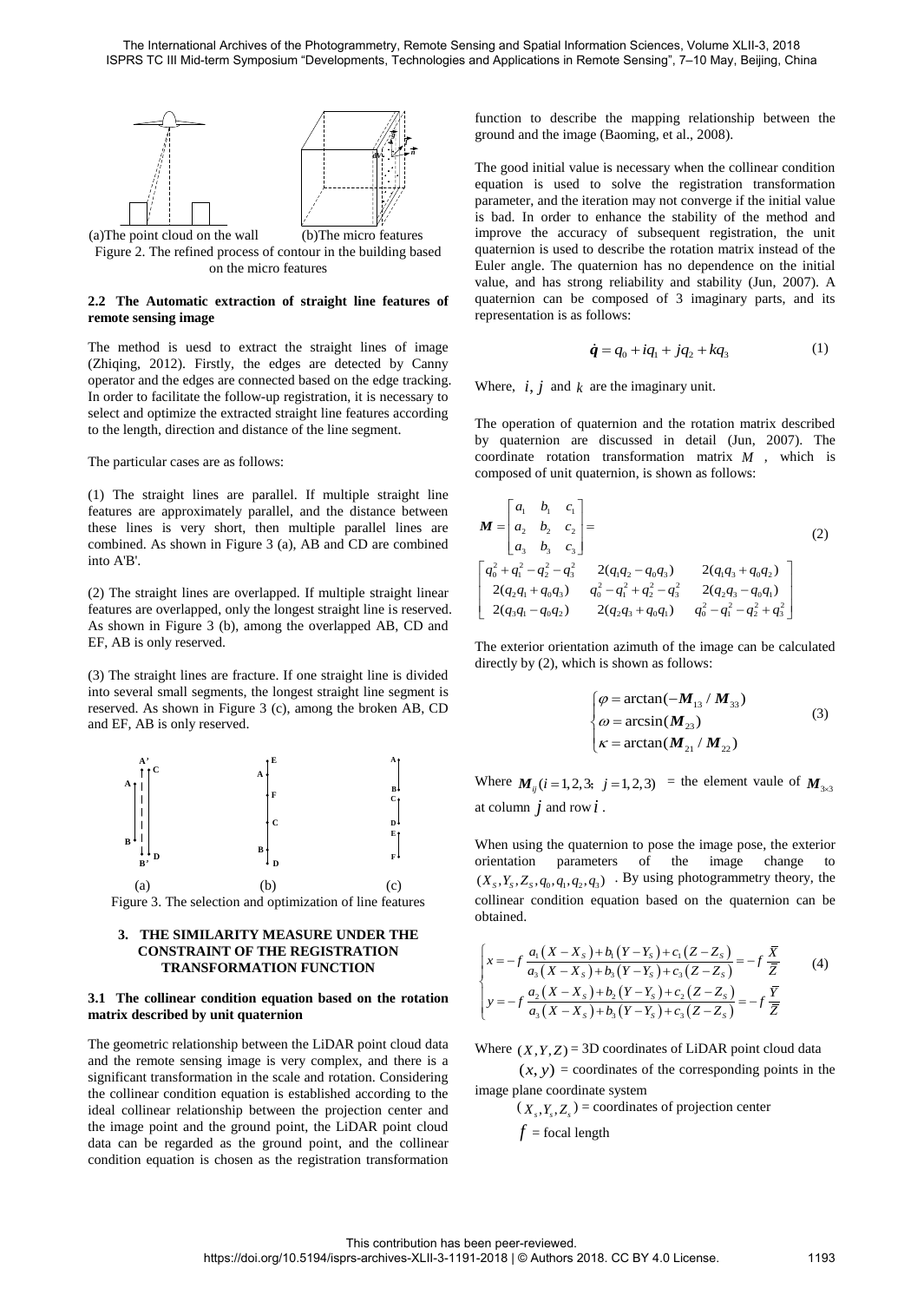#### **3.2 The Similarity measure under the constraint of collinear condition equation**

How to determine the similarity measure has a great influence on the accuracy of subsequent registration. The method shown in Figure 4 is used to measure the degree of correlation between the linear features of the LiDAR point cloud data and the images involved in the registration. After the transformation of the collinear condition equation, the distance is zero between the corresponding line features in the LiDAR point cloud and the image respectively.



Figure 4. The similarity measure

According to the above-mentioned figure, through the conversion based on the collinear condition equation, the straight line feature *CD* of LiDAR data becomes the straight line feature *cd* in the image plane coordinate system, and *cd* and *ab* are overlapping in the image. These straight line features, *ab* and *CD* , are corresponding features, and two endpoints of line features *CD* do not necessitate correspond to the endpoints of *ab* .

The straight line *ab* is represented by polar coordinate is shown as follows (Tommaselli, et al., 1998):

$$
\rho = x\cos\theta + y\sin\theta\tag{5}
$$

$$
\rho = x \cos \theta + y \sin \theta
$$
\n
$$
\rho = \frac{|x_i y_{i+1} - y_i x_{i+1}|}{\sqrt{(x_{i+1} - x_i)^2 + (y_{i+1} - y_i)^2}}
$$
\n(6)

$$
\sqrt{(x_{i+1} - x_i)^2 + (y_{i+1} - y_i)^2}
$$
  
\n
$$
\theta = -\arctan[\frac{x_{i+1} - x_i}{y_{i+1} - y_i}], (y_{i+1} - y_i \neq 0)
$$
 (7)

Where  $(x_i, y_i)$ ,  $(x_{i+1}, y_{i+1})$  = the coordinate any point in the image space coordinate system.

The straight line feature *CD* of LiDAR data is transformed into straight line feature *cd* on the image plane through collinear condition equation. If *CD* and *ab* are corresponding, then *ab* and *cd* should be on the same straight line. So through the transformation of collinear condition equation, the endpoint of straight line feature of LiDAR data should be transformed into the image plane coordinate system and the distance between this endpoint and corresponding line feature in the image is zero, which is defined as the similarity measure.

As shown in Figure 4, the coordinate value of the endpoint of  $CD$  is  $(X, Y, Z)$ , which is transformed into the point  $\overline{C}$  on the plane coordinate system. The coordinate value of  $c$  is  $(x', y')$ and equation (8) is as follows:

$$
x' \cos \theta + y' \sin \theta - \rho = 0 \tag{8}
$$

Similarly, the similar equatin can be obtained through the transformation of the other endpoint *D* . And so on, 2*n*

equations can be obtained through *n* pairs of matching groups. So 3 or more pairs of matching groups can get more than 7 equations, which are more than 6 error equations and one constraint condition equation, and the indirect adjustment method with restricted conditions are used to calculate (Lifen, et al., 2010).

#### **4. THE OPTIMIZATION OF REGISTRATION TRANSFORMATION FUNCTION PARAMETERS**

There is large rotation and scale transformation between LiDAR point cloud and the image. It is necessary to find suitable methods for parameter optimization in order to reduce search space and computation complexity.

There are some problems to affect the accuracy and efficiency of parameter calculation when using Hough transform. The main problems are as follows:

 $\checkmark$  The problem of efficiency and memory. Meantime in order to calculate seven exterior orientation parameters, four pairs of matching groups are needed to get eight equations. However, this method will cause the expansion of the number of groups and sharp increase in the amount of calculation; in addition, the 7 dimensional matrix is needed to store data, which also has a great influence on memory.

 $\checkmark$  The problem of peak search. When searching for peak, the choice of parameter step is very important. If the step size is chosen smaller, it will affect the memory; if the step size is too large, it will reduce the accuracy of peak selection.

 $\checkmark$  The elimination of false matching groups. When the error equation is established in order to calculate the exterior orientation parameters by using the matching groups contributing to the peak, the false matching groups will have a great impact on the accuracy of the parameters and registration.

Aiming at the above-mentioned problems, some solutions are proposed including the reduction the matrix dimension, pyramid search, the iteration method with variable weights and the judgment of distance.

 $\checkmark$  The reduction of the matrix dimension. A cumulative matrix is established for 7 parameters respectively. The parameters are calculated by making use of assumed matching groups, and the peak value is obtained by accumulating the corresponding accumulation matrix. Finally, the accumulative matrix also becomes a one-dimensional array, and the memory problem is solved.

 $\checkmark$  The pyramid search. The pyramid principle is used to solve the problem of setting the peak search step. For the first time, the step size should be larger in order to avoid the elimination of adjacent peak point. Then, the calculated parameters are stored in the accumulator array in order for frequency statistics; the interval with maximum frequency is expanded 1/2 step on the left and right sides, which is set to the new range of accumulator array. If the size of new range meets the threshold, then the iteration stoped; or the iteration contimues in order to obtain the new range until the new range meets the threshold.

 $\checkmark$  The iteration method with variable weights and the judgement of distance. Firstly, the Danish method is introuduced to the calculation of exterior orientation parameters to eliminate the errors with the iteration method with variable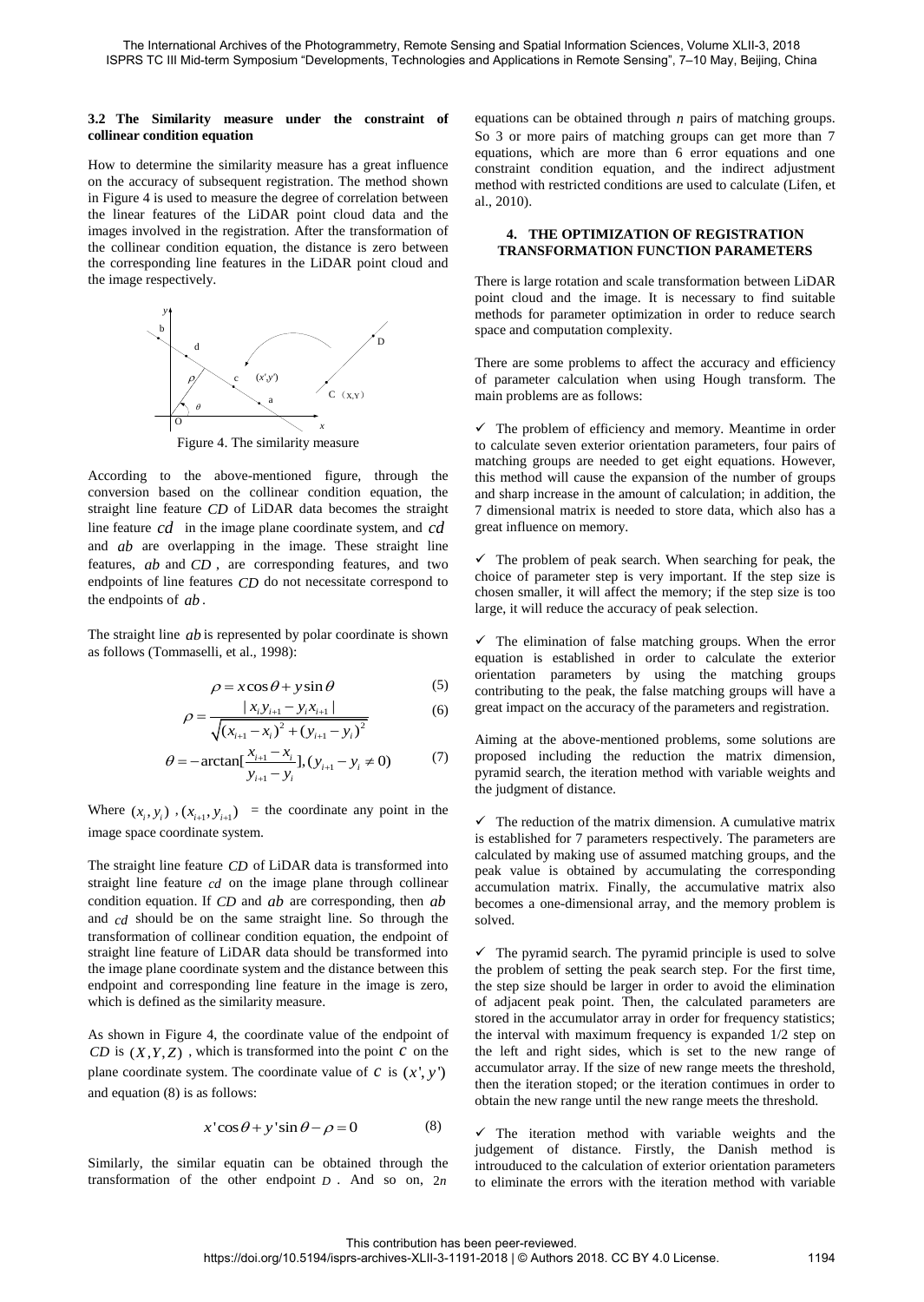weights, and so as to improve the accuracy and reliability of parameter calculation. The judgment of distance is used to further eliminate the false matching groups. The matching groups contributing to the peak are used to calculate the parameters, and the straight line features of LiDAR from matching groups are projected to the image via the calculated parameters. Through the factors such as the direction, distance, and whether overlapping, the false matching groups are eliminated. A specfic example is shown in Figure 5. The straight line *ab* is on the image, and respectively with straight lines 12, 34, and 56 of LiDAR data *ab* are matching groups contributing to the peak. These straight lines 12, 34, and 56 are projected on the image and firstly the straight line 56 is judged since the angle is larger between *ab* and 56. The straight lines *ab* is approximately parallel with 12 and 34 respectively, and the distance between 34 and *ab* is shorter than that of 12 and *ab* . There is an overlap between 12 and *ab* , but no overlap between 34 and *ab* , and whether whether there is some overlap is the most important criteria. So the straight line 34 is eliminated and 12 is reserved.

The flow of the optimal method is as follows:

Step 1: The pair of matching group is randomly selected, and the angle between the lines of group is calculated. If the angle is less than the threshold, the next step contimues, otherwise new groups are chosen.

Step 2: The error equation is established to calculate the parameter  $X<sub>s</sub>$ , and according to the calculated value the corresponding interval is to vote for.

Step 3: The step 1 and 2 are repeated until all hypothesis matching combinations are traversed.

Step 4: The peak value is selected for parameter  $X<sub>s</sub>$ , and the mean of peak value is as the initial value of parameter for the next iteration. The matching groups contributing to the peak value are recorded.

Step 5: The other six position and attitude parameters are calculated according to the step 1 to 4 in the same way, and when seven parameters are all calculated we can start step 6.

Step 6: The new initial values are for seven parameters and the contributing matching groups are computed. The error equation is established by using these matching groups and the calculation accuracy is improved through the iteration with variable weights. If the residual is less than the threshold, the next processing starts; or the initial value is set as the parameter value for last iteration, and the recalculation starts from step 1.

Step 7: The matching groups processed by step 6 are filtered again according to the factors such as direction and distance, and the matching groups after screening are used to establish the error equations so as to calcuate the parameters.



Figure 5. The principle of the judgment of distance

## **5. EXPERIMENT AND ANALYSIS**

In order to prove the performance of the automatic registration method between LiDAR data and remote sensing image based on straight line features, the data set from Vaihingen and African area were selected for experiments and the experimental results are illustrated and analyzed finally.

#### **5.1 The experiment and analysis of data in Vaihingen**

Firstly, the straight lines of LiDAR are extracted automatically. The specific case is as follows: (a) is the automatic detection of the building; (b) is the point cloud clusters of different buildings; (c) is the roof detection of the building; and (d) is the ridge lines and contour of the building.



The point cloud of single building and tree are selected and projected onto the image through calculated registration transformation parameters. The specfic case is shown in figure 8. It can be seen that the registration results have no obvious dislocation and meet the requirements of subsequent classification processing.



Figure 7. The optimized extraction of line features on the remote sensing image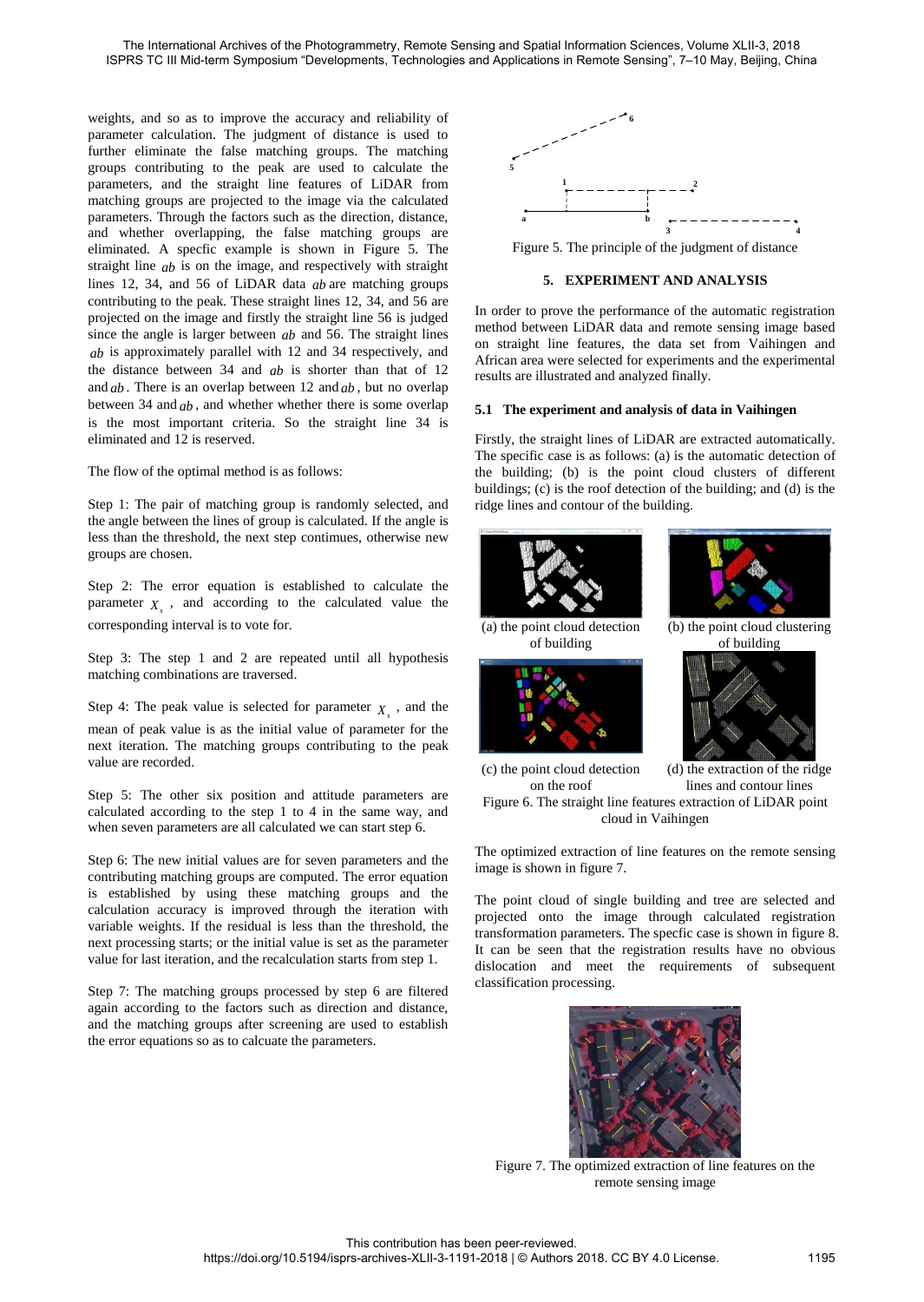



(a)the registration of single building (b)the registration of single tree Figure 8. The registration of iamge and point cloud in Vaihingen

In order to further verify the registration accuracy, the point cloud rendering results conbining with spectral information is shown in figure 9 based on the registration result.



Figure 9. The point cloud rendering results conbining with spectral information in Vaihingen

From the point cloud rendering results, some conclusions can be found: (1) the proposed registration method is good; (2) combined with spectral information, the characteristics of discrete point cloud objects are more obvious and easy to identify, indicating that spectral information will provide important help for identifying objects.

Besides the qualitative experiments, the quantitative experiments are also needed to verify the registration accuracy, which includes checking residual error statistics. The seven straight line features are extracted from LiDAR data as the checking lines, which are projected on the image. The measurement standards are the mean square error of the maximum distance, the minimum distance, the average distance and the angle error respectively between the projected LiDAR line features and the corresponding line features of the image. The specific quantitative experimental results are shown in table 1. The mean square error of the maximum distance, the minimum distance, the average distance and the angle error are 1.84 pixels, 1.31 pixels, 1.57 pixels and 1.35 degrees respectively between the projected LiDAR line features and the corresponding line features of the image. Since the resolution of the image is 0.08 meters, the mean square error of the maximum distance, the minimum distance and the average distance can be converted into 0.15 meters, 0.11 meters and 0.13 meters respectively. The point spacing of LiDAR data is about 0.4 meters, and the elevation accuracy is about 0.15 meters. The qualitative and quantitative experimental results show the proposed method is valid.

| No.        | Max. | Min. | Avg  | Angle<br>error |
|------------|------|------|------|----------------|
|            | 2.54 | 2.15 | 2.34 | 2.27           |
| 2          | 2.14 | 1.27 | 1.70 | 2.05           |
| 3          | 1.46 | 0.95 | 1.21 | 0.25           |
|            | 2.15 | 1.57 | 1.86 | 0.41           |
| 5          | 0.40 | 0.37 | 0.39 | 0.01           |
| 6          | 1.04 | 1.20 | 1.42 | 0.28           |
|            | 1.78 | 0.88 | 1.33 | 1.77           |
| <b>MSE</b> | 1.84 | 1.31 | 1.57 | 1.35           |

Table 1. The checking line residual in Vaihingen

### **5.2 The experiment and analysis of data in African area**

The straight line features extraction of LiDAR data in African area is shown in figure 10.



(a) the point cloud detection of building





(b) the point cloud clustering of building



(c) the point cloud detection on the roof (d) the extraction of the ridge lines and contour lines Figure 10. The straight line features extraction of LiDAR point cloud in African area

The optimized extraction of line features on the remote sensing image is shown in figure 11.

The point cloud of single building and tree are selected and projected onto the image, which are shown in figure 12. It can be seen that the registration results have no obvious dislocation and meet the requirements of subsequent classification processing.



Figure 11. The optimized extraction of line features on the remote sensing image